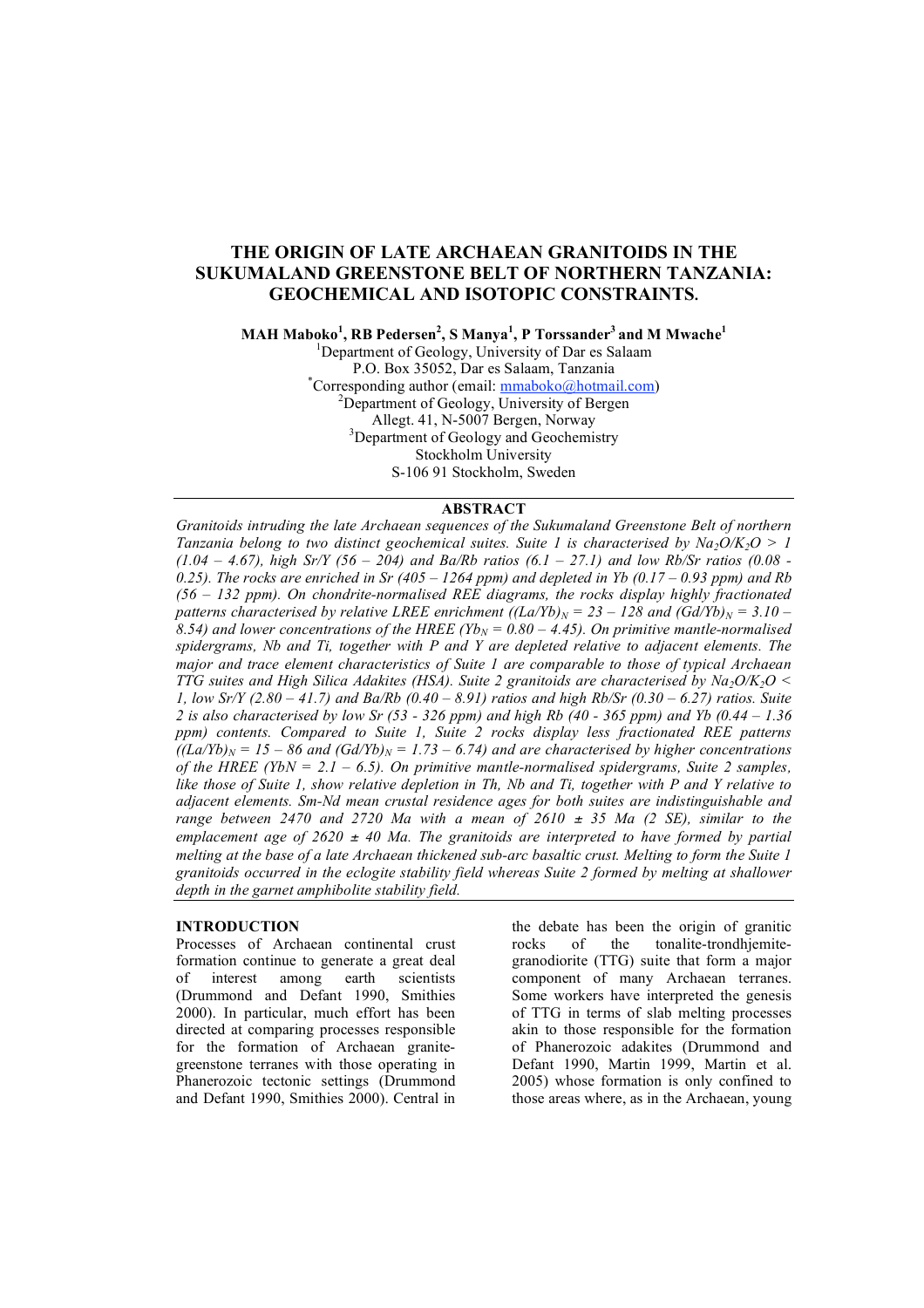and warm easy to melt oceanic lithosphere is subducted (Drummond and Defant 1990). Other workers, however, urgue that unlike most Cenozoic adakites, Archaean TTG show no evidence of interaction of the parental magmas with mantle peridotite which is reflected in low  $SiO<sub>2</sub>$  contents (as low as 58%), high Mg numbers (as high as 68) and high concentrations of Ni and Cr (Smithies 2000). Thus, they postulate a model for TTG generation in which partial melting of hydrated basalt occurs at the base of magmatically and/or tectonically thickened crust. A similar tectonic setting has been postulated for Phanerozoic Na-rich granitoids that share many geochemical and petrological similarities with Archaean TTG (e.g. Atherton and Petford 1993).

The Tanzania craton of eastern Africa consists of  $2.5 - 2.8$  Ga granitoids, intruding and flanking a number of greenstone belts in northern Tanzania and western Kenya (Borg and Shackleton 1997). Although forming an important component of the Archaean crust of East Africa, there has been no modern geochemical investigation of the granitoids and their role in the growth and stabilisation of the Tanzania craton. This paper, therefore, presents major and trace element geochemical as well as Nd isotopic data of granitoids from the Sukumaland Greenstone Belt (SGB) sampled along a  $\sim$ 100 km long transect trending roughly north south from Geita to Kahama (Fig. 1). The data are used to constrain the petrogenesis and tectonic setting of the granitoids.



**Figure 1**: Geological map of the Sukumaland Greenstone Belt (SGB) showing sampling localities (as circles and numbers). The frame in the inset map shows the location of the Sukumaland greenstone Belt.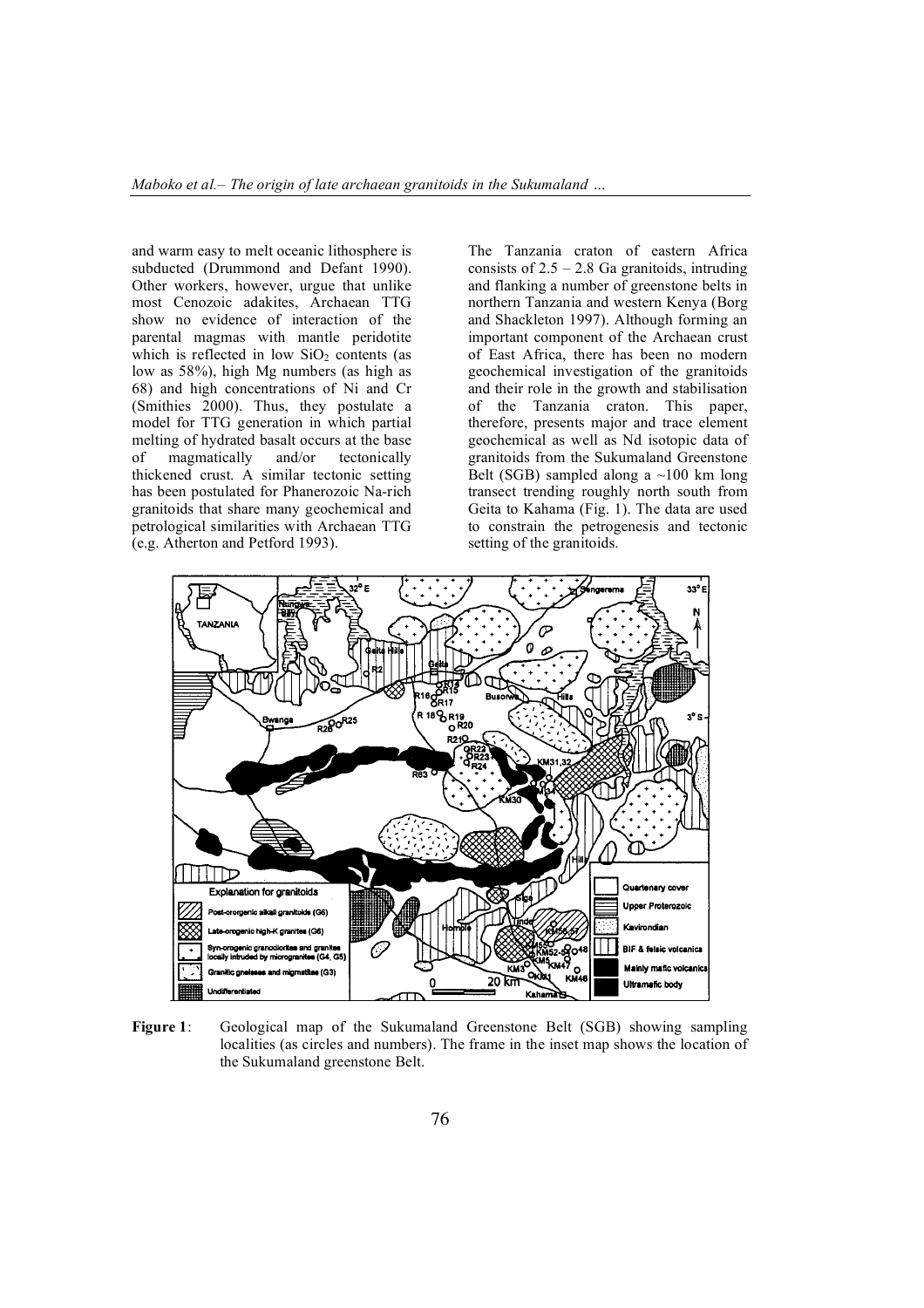## **Geological background**

In the area south of Lake Victoria (Fig. 1), the Nyanzian Belt is represented by rocks of the Sukumaland Greenstone Belt (Borg et al. 1990). The Sukumaland Greenstone Belt consists of gabbro, pillow basalt and subordinate felsic flows and pyroclastics overlain by a sequence composed predominantly of BIF, felsic pyroclastics and flows and carbonaceous shales metamorphosed to the greenschist facies and locally to the middle amphibolite facies. The relative proportion by volume of the volcanic rocks has been estimated as 40% mafic, 30% andesite and 20% felsic whereas the ratio of sedimentary to igneous rocks has been estimated at 1:8 (Borg and Shackleton 1997). The maximum preserved thickness of the greenstone sequence as estimated using geophysical methods is 5-7 km (Borg and Shackleton 1997).

Numerous granitoids intrude and flank the Nyanzian Greenstone Belts. Borg and Shackleton (1997) estimated a ratio of granite to greenstone in the belt of 4:1 by volume. Earlier studies by Grantham *et al.*<br>(1945) distinguished four different (1945) distinguished four different generations of granitoids in the Tanzania craton on the basis of their chemical and petrographic composition and by their tectonic location in relation to the greenstone belts. The first generation (G3) includes granitic gneisses and migmatites, which occupy structurally lower positions than the greenstones. The second generation comprises syn-orogenic granite and granodiorite (G4 and G5) whereas postorogenic alkali granites and syenite (G6) comprise the youngest generation. Barth (1990) who observed that it was unlikely that a single intrusive differentiation sequence exists for the granitoids in the Tanzania craton proposed an alternative classification in which he subdivided the rocks into a syn-orogenic and a latekinematic (late or post-orogenic) intrusive cycle. The syn-orogenic cycle comprises of migmatites, foliated and porphyroblastic granites, biotite-hornblende granites,

trondhjemites, granodiorites, tonalites, monzonites and quartz diorites with an excess of Na over  $\tilde{K}$  (Barth 1990). The latekinematic cycle comprises biotite granite, microgranite, alaskite, leucogranites and feldspar porphyries (Barth 1990). Thus, this scheme groups the G3 to G5 granites of Grantham et. al. (1945) into a single synorogenic suite while maintaining the G6 granites as a distinct post-orogenic suite.

The Na-rich granitoids (equivalent to the G3 suite of Grantham *et al.* 1945), which intrude and flank the greenstone sequences in the Geita area, have yielded a Rb-Sr whole rock isochron age of  $2620 \pm 30$  Ma (initial  ${}^{87}Sr/{}^{86}Sr$  ratio = 0.7017  $\pm$  4) reported by Bell and Dodson (1981). The supracrustal assemblages in the Sukumaland Greenstone Belt have yielded a Sm-Nd isochron age of  $2823 \pm 44$  Ma reported by Manya and Maboko (2003) for the Nyanzian metabasalts from Rwamagaza. Borg and Krogh (1999) reported single zircon U-Pb ages of  $2780 \pm 3$  and  $2808 \pm 3$  Ma for the Nyanzian rhyolitic pyroclastic rocks from the outer arc of the SGB north to north-west of Kahama.

# **MATERIALS AND METHODS**

Thirty one granitoid samples collected along  $a \sim 100$  km long N-S trending transect from Geita to Kahama (Fig. 1) were analysed for major elements at the ACME Analytical Laboratories in Vancouver, Canada. Trace elements for a batch of 16 samples were also analysed at the ACME Laboratories. For the major elements and Ba, aliquots of the pulverised samples, mixed with  $LiBO<sub>2</sub> flux$ , were melted prior to acid digestion and analysis by ICP-OES. All the other elements were analysed using ICP-MS following  $LiBO<sub>2</sub>$  fusion and acid digestion. Trace elements for the remaining 15 samples were analysed at the Geochemical Laboratory of the University of Dar es Salaam using a Varian Vista MPX ICP-OES as described in Messo (2004) The analytical reproducibility, expressed as the Relative Standard Error of the Mean, obtained from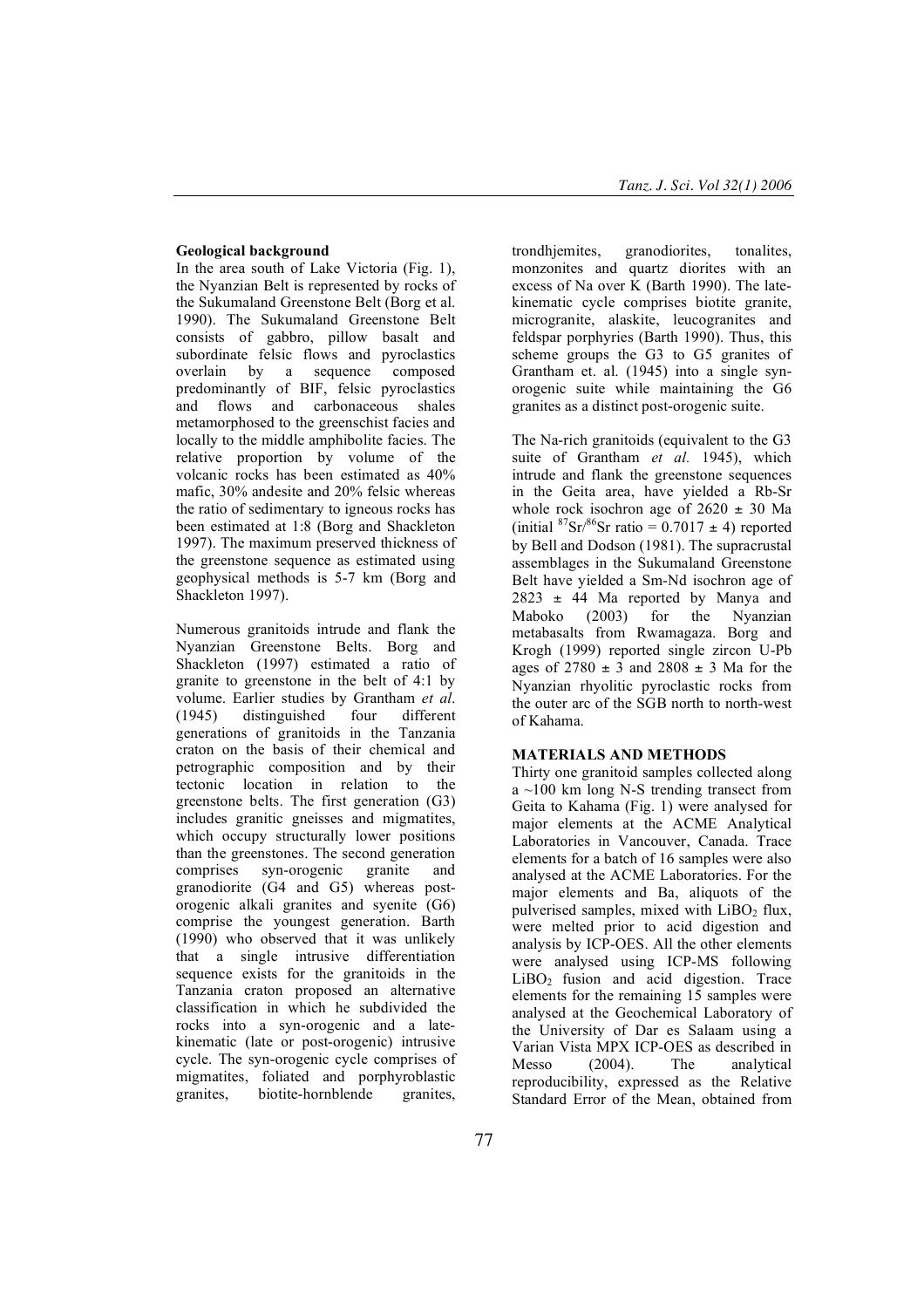repeated measurement of the USGS Reference Material W2 is better than 8% for most elements and is typically  $\sim$ 2.5% (n = 10) for most elements except for Er, Gd, Pr and Tm which are accurate to within 10.8, 19.2, 20.0 and 10.5% respectively of their respective certified values.

Fifteen samples were also analysed for Nd isotopic composition as well as Nd and Sm concentrations on a Finnigan MAT 262 thermal ionisation mass spectrometer at the Laboratory for Isotope Geology of the Department of Geology, University of Bergen in Norway. Sm and Nd were separated by specific-extraction chromatography using a modified version of the method described by Richard *et al*. (1976). Sm and Nd were loaded onto a double filament and analysed in static and dynamic modes, respectively. Nd isotopic ratios were corrected for mass fractionation using a  $\frac{146}{144}$ Nd value of 0.7219. Sm and Nd concentrations were determined using a mixed <sup>150</sup>Nd-<sup>149</sup>Sm spike. Repeated measurements of Johnson and Mattey  $NdO<sub>3</sub>$ standard at the time of the analyses yielded a mean  $^{143}$ Nd/<sup>144</sup>Nd ratio of 0.511102  $\pm$  5  $(2\sigma)$ .

## **RESULTS**

The major and trace element composition of the samples is summarised in Table 1. On the basis of the geochemical data, the granitoids can be subdivided into two distinct geochemical suites. Suite 1 consists of 15 samples with  $Na_2O/K_2O > 1$  (1.04 – 4.67). In the area near Kahama, this suite consists mostly of foliated granitoids. Further north, however, granitoids of this suite tend to lack the gneissic foliation. According to the molecular normative Ab – An - Or classification scheme of Barker (1979), the rocks plot in the granite – trondhjemite fields with most samples straddling the boundaries between

trondhjemite, tonalite and granodiorite (Fig. 2). The rocks are enriched in  $Al_2O_3$  (13.9 – 17.0, mean = 15.5 weight %) with  $SiO<sub>2</sub>$ contents ranging between 66.6 and 74.5 % (mean =  $70.5$ ). The combination of high  $Al_2O_3$  and relatively high  $SiO_2$  contents indicates that the rocks are high Altrondhjemites (Barker 1979) and are compositionally similar to the High Silica Adakites (HSA) of Martin *et al.* (2005).

Suite 1 samples are characterised by high  $Sr/Y$  (56 – 204, mean = 124), high Ba/Rb  $(6.1 - 27.1, \text{ mean} = 12.9)$  and low Rb/Sr  $(0.08 - 0.25, \text{ mean} = 0.16)$  ratios. The rocks are also enriched in Sr  $(405 - 1264$  ppm, mean =  $634$  ppm) and depleted in Yb  $(0.17 -$ 0.93 ppm, mean = 0.40 ppm) and Rb  $(56 -$ 132 ppm, mean = 92 ppm). On chondritenormalised REE diagrams (normalising values after Boynton 1984), the Suite 1 rocks display highly fractionated patterns (Fig. 3) as reflected by  $(La/Yb)<sub>N</sub>$  values of between 23 and 128 (mean  $= 71$ , the subscript N refers to chondrite normalised values) and  $(Gd/Yb)<sub>N</sub>$  values between 3.10 and  $8.54$  (mean  $= 5.64$ ). All samples, except R17 which has no anomaly, are characterised by slightly negative Eu anomalies (Eu/Eu\* =  $0.52 - 0.97$ , mean = 0.76). The low Yb contents  $(0.8 \le Yb_N \le$ 4.5, mean  $= 1.89$ ) and strongly fractionated REE patterns are also typical of other Archaean TTG suites and contrasts with the less fractionated  $((La/Yb)<sub>N</sub> < 20)$  and higher Yb contents of post-Archaean granitic rocks (Drummond and Defant 1990). On primitive mantle-normalised spidergrams (normalising values after McDonough and Sun 1995), the High Field Strength Elements (HFSE) Nb and Ti, together with P and Y are depleted whereas Zr and Hf are enriched relative to adjacent elements. Sr is, however, enriched relative to Ce and Nd (Fig. 4).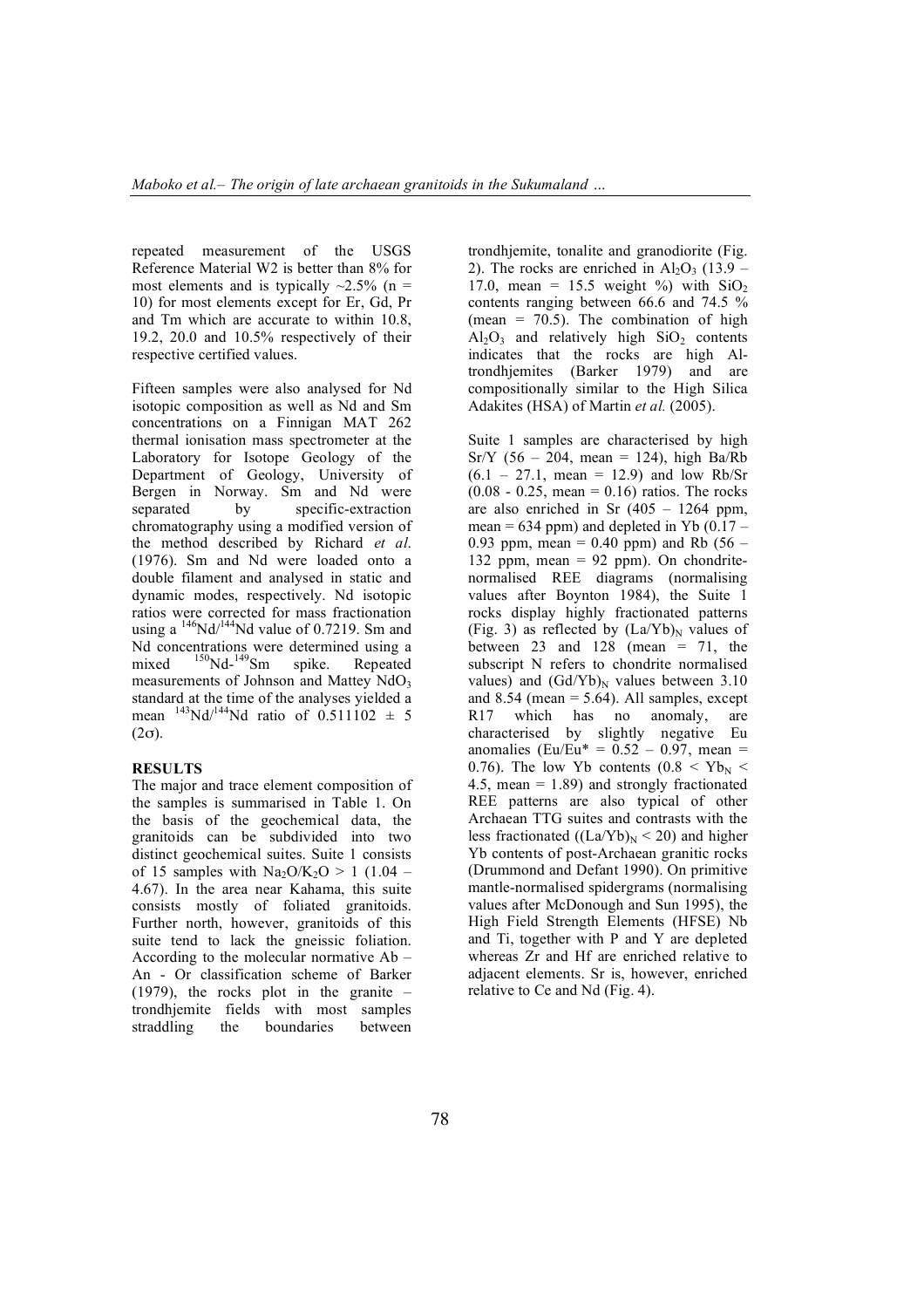|                                    |                |                |                |                |                |                | SUITE 1 GRANITOIDS |                |                |                        |                |                |                |                |               |                |
|------------------------------------|----------------|----------------|----------------|----------------|----------------|----------------|--------------------|----------------|----------------|------------------------|----------------|----------------|----------------|----------------|---------------|----------------|
| Sample                             | R <sub>2</sub> | R 14           | R 15           | R 16           | R 17           | R 18           | R 19               | R 20           | R 21           | R 21*                  | R 26           | <b>KM30</b>    | <b>KM31</b>    | <b>KM32</b>    | KM34          | <b>KM46</b>    |
| Classification                     | G <sub>3</sub> | G <sub>3</sub> | G <sub>3</sub> | G <sub>3</sub> | G <sub>3</sub> | G <sub>3</sub> | G <sub>3</sub>     | G <sub>3</sub> | G <sub>3</sub> | G <sub>3</sub>         | G <sub>3</sub> | G <sub>3</sub> | G <sub>3</sub> | G <sub>3</sub> | G3            | G <sub>3</sub> |
| SiO <sub>2</sub>                   | 66.63          | 68.68          | 69.86          | 69.84          | 68.16          | 71.51          | 71.76              | 72.22          | 70.42          | 70.41                  | 72.88          | 67.92          | 74.46          | 70.47          | 70.44         | 72.95          |
| TiO <sub>2</sub>                   | 0.3            | 0.37           | 0.28           | 0.38           | 0.27           | 0.23           | 0.15               | 0.15           | 0.27           | 0.26                   | 0.24           | 0.41           | 0.14           | 0.33           | 0.32          | 0.09           |
| Al <sub>2</sub> O <sub>3</sub>     | 16.25          | 16.36          | 15.22          | 15.38          | 17.01          | 14.95          | 15.2               | 15.08          | 15.39          | 15.39                  | 14.47          | 16.53          | 13.94          | 15.89          | 15.45         | 14.85          |
| $Fe2O3$ tot                        | 3.33           | 2.53           | 2.51           | 2.62           | 2.55           | 2.08           | 1.35               | 1.68           | 2.24           | 2.22                   | 2.13           | 3.12           | 1.09           | 2.29           | 2.09          | 0.87           |
| MnO                                | 0.08           | 0.03           | 0.03           | 0.04           | 0.03           | 0.03           | 0.03               | 0.03           | 0.03           | 0.03                   | 0.04           | 0.05           | 0.02           | 0.03           | 0.02          | 0.01           |
| MgO<br>CaO                         | 1.03           | 0.84           | 0.54           | 0.65           | 0.72           | 0.4            | 0.27               | 0.32           | 0.53           | 0.54                   | 0.4            | 1.22           | 0.27           | 0.73           | 0.67          | 0.3            |
| Na <sub>2</sub> O                  | 3.07<br>5.11   | 3.02<br>5.08   | 2.15<br>4.49   | 2.08<br>4.31   | 3.15<br>5.28   | 1.71<br>4.22   | 1.64<br>4.32       | 1.76<br>4.7    | 2.09<br>4.97   | 2.1<br>4.96            | 1.64<br>4.6    | 3.51<br>5.28   | 1.32<br>4.21   | 2.98<br>5.16   | 2.01<br>4.45  | 2.14<br>3.84   |
| $K_2O$                             | 2.82           | 1.86           | 3.16           | 3.48           | 1.46           | 3.16           | 3.88               | 3.06           | 2.69           | 2.61                   | 2.34           | 1.13           | 3.79           | 1.25           | 3.59          | 3.69           |
| $P_2O_5$                           | 0.15           | 0.12           | 0.11           | 0.13           | 0.08           | 0.07           | 0.05               | 0.01           | 0.07           | 0.09                   | 0.07           | 0.12           | 0.03           | 0.09           | 0.1           | 0.01           |
| LOI                                | 0.90           | 0.80           | 1.40           | 0.70           | 1.00           | 1.30           | 1.00               | 0.70           | 0.90           | 1.00                   | 1.00           | 0.60           | 0.60           | 0.50           | 0.50          | 0.90           |
| Totals                             | 99.67          | 99.69          | 99.75          | 99.61          | 99.71          | 99.66          | 99.65              | 99.71          | 99.6           | 99.61                  | 99.81          | 99.89          | 99.87          | 99.72          | 99.64         | 99.65          |
|                                    |                |                |                |                |                |                |                    |                |                |                        |                |                |                |                |               |                |
| Ni                                 | 7.7            | 7.5            | 12.5           | 9              | 7              | 6.5            | 6.3                | 9.8            | 8.4            | 8.8                    | 8.7            | 11.37          | 6.3            | 3.6            | 5.97          | 1.34           |
| Co                                 | 5              | 5.3            | 4.1            | 4.5            | 4.7            | 3.9            | 2.6                | 2.2            | 4.2            | $\overline{4}$         | 3.6            | 8.28           | 1.41           | 5.05           | 4.34          | 2.62           |
| Rb                                 | 84.7           | 100            | 110            | 106            | 56             | 103            | 116                | 103            | 76             | 74.3                   | 73.1           | 78.8           | 132            | 61.5           | 99.3          | 101            |
| Sr                                 | 737            | 465            | 551            | 620            | 603            | 490            | 457                | 405            | 689            | 669                    | 449            | 866            | 562            | 761            | 1264          | 565            |
| Ba                                 | 1717           | 609            | 1131           | 1694           | 418            | 1265           | 1330               | 829            | 976            | 973                    | 587            | 703            | 940            | 960            | 2156          | 2732           |
| Nb                                 | 7.7            | 3.47           | 5.91           | 6.54           | 3.82           | 2.13           | 2.54               | 2.89           | 3.3            | 3.33                   | 5              | 5.27           | 4.22           | 4.45           | 3.6           | 2.5            |
| Zr                                 | 144            | 167            | 152            | 212            | 98.8           | 139            | 108                | 87.6           | 113            | 110                    | 139            | 144            | 111            | 146            | 179           | 77.5           |
| Hf<br>Y                            | 4.1            | 3.8            | $\overline{4}$ | 4.8            | 2.4            | 3.5            | 3                  | 2.4            | 3              | 3.1                    | 3.9            | 3.22           | 3.64           | 3.65           | 4.18          | 2.58           |
| Pb                                 | 13.1<br>16.2   | 2.7<br>3.59    | 9.2<br>9.91    | 7.9<br>13.1    | 3.7<br>6.87    | 2.4<br>8.16    | 3<br>11.9          | 2.8<br>9.12    | 4.2<br>7.2     | $\overline{4}$<br>7.62 | 5.9<br>6.41    | 9.8<br>18.22   | 5.45<br>28.59  | 8.74<br>16.36  | 7.17<br>22.54 | 6.02<br>11.33  |
| Th                                 | 14.2           | 8.6            | 13.5           | 22             | 6.7            | 7.6            | 7.6                | 7.2            | 9.1            | 9.1                    | 7.8            | 2.13           | 0.54           | 1.67           | 1.41          | 0.26           |
| La                                 | 46.3           | 38             | 45.3           | 89             | 29.4           | 32.3           | 27.9               | 18.8           | 34             | 32.8                   | 25.7           | 29.92          | 21.17          | 21.54          | 55.15         | 24.24          |
| Ce                                 |                |                | 78.6           |                |                |                | 47                 | 31             | 64             |                        | 54             | 56.9           |                |                |               | 44.2           |
|                                    | 87.1           | 61.7           |                | 158            | 50.9           | 57.5           |                    |                |                | 61.6                   |                |                | 44.1           | 41.8           | 111           |                |
| Pr                                 | 10.3           | 6.02           | 8.63           | 16.3           | 5.67           | 5.68           | 5.03               | 3.47           | 7.21           | 7.18                   | 5.29           | 7.26           | 5.22           | 5.51           | 13.99         | 4.45           |
| Nd                                 | 37.2           | 18.7           | 27.8           | 50.1           | 18.2           | 17.6           | 15.4               | 11             | 24.4           | 24.6                   | 18.3           | 23.14          | 18.14          | 19.3           | 41.56         | 14.96          |
| Sm                                 | 5.9            | 2.3            | 4.1            | 5.8            | 2.4            | 2.2            | 2.2                | 1.7            | 3.1            | 3.2                    | 2.9            | 5.87           | 4.44           | 4.19           | 11.08         | 4.35           |
| Eu                                 | 1.39           | 0.52           | 0.84           | 0.89           | 0.73           | 0.51           | 0.44               | 0.36           | 0.7            | 0.68                   | 0.69           | 1.02           | 0.63           | 1.02           | 1.51          | 0.61           |
| Gd                                 | 4.79           | 1.8            | 3.66           | 4.66           | 2.02           | 1.8            | 1.78               | 1.47           | 2.28           | 2.27                   | 2.45           | 2.17           | 1.86           | 2.48           | 3.09          | 1.24           |
| Tb                                 | 0.54           | 0.18           | 0.41           | 0.31           | 0.19           | 0.16           | 0.16               | 0.16           | 0.21           | 0.23                   | 0.26           | 0.39           | 0.25           | 0.36           | 0.3           | 0.21           |
| Dy                                 | 2.55           | 0.65           | 1.89           | 1.41           | 0.87           | 0.6            | 0.7                | 0.72           | 0.93           | 0.97                   | 1.32           | 1.53           | 0.7            | 1.39           | 1.21          | 1.07           |
| Ho                                 | 0.44           | 0.09           | 0.32           | 0.28           | 0.13           | 0.08           | 0.09               | 0.1            | 0.14           | 0.13                   | 0.2            | 0.29           | 0.12           | 0.28           | 0.31          | 0.1508         |
| Er                                 | 1.19           | 0.27           | 0.81           | 0.58           | 0.35           | 0.27           | 0.29               | 0.28           | 0.41           | 0.37                   | 0.52           | 0.54           | 0.315          | 0.77           | 0.45          | 0.2625         |
| Tm                                 | 0.17           | 0.05           | 0.12           | 0.09           | 0.05           | 0.05           | 0.05               | 0.05           | 0.05           | 0.05                   | 0.09           | 0.11           | 0.04           | 0.08           | 0.07          | 0.03           |
| Yb                                 | 0.93           | 0.2717         | 0.57           | 0.52           | 0.2717         | 0.17           | 0.21               | 0.21           | 0.3            | 0.3                    | 0.43           | 0.5643         | 0.1881         | 0.64           | 0.59          | 0.1672         |
| Lu                                 | 0.17           | 0.04           | 0.09           | 0.09           | 0.04           | 0.03           | 0.03               | 0.04           | 0.05           | 0.05                   | 0.08           | 0.08           | 0.02           | 0.06           | 0.07          | 0.02           |
| Na <sub>2</sub> O/K <sub>2</sub> O | 1.81           | 2.73           | 1.42           | 1.24           | 3.62           | 1.34           | 1.11               | 1.54           | 1.85           | 1.90                   | 1.97           | 4.67           | 1.11           | 4.13           | 1.24          | 1.04           |
| K/Rb                               | 276.4          | 154.4          | 238.5          | 272.5          | 216.4          | 254.7          | 277.7              | 246.6          | 293.8          | 291.6                  | 265.7          | 119            | 238.5          | 168.6          | 300           | 303.6          |
| Rb/Sr                              | 0.11           | 0.22           | 0.2            | 0.17           | 0.09           | 0.21           | 0.25               | 0.25           | 0.11           | 0.11                   | 0.16           | 0.09           | 0.23           | 0.08           | 0.08          | 0.18           |
| Ba/Rb                              | 20.27          | 6.09           | 10.28          | 15.98          | 7.46           | 12.28          | 11.47              | 8.05           | 12.84          | 13.1                   | 8.03           | 8.91           | 7.13           | 15.59          | 21.7          | 27.08          |
| Sm/Nd                              | 0.16           | 0.12           | 0.15           | 0.12           | 0.13           | 0.13           | 0.14               | 0.15           | 0.13           | 0.13                   | 0.16           | 0.25           | 0.24           | 0.22           | 0.27          | 0.29           |
| Sr/Y                               | 56.3           | 172.2          | 59.9           | 78.5           | 163            | 204.2          | 152.3              | 144.6          | 164            | 167.3                  | 76.1           | 88.4           | 103.2          | 87             | 176.3         | 93.9           |
| Eu/Eu*                             | 0.80           | 0.78           | 0.66           | 0.52           | 1.01           | 0.78           | 0.68               | 0.70           | 0.81           | 0.77                   | 0.79           | 0.87           | 0.67           | 0.97           | 0.79          | 0.80           |
| La/YbN                             | 33.6           | 94.3           | 53.6           | 115.4          | 73.0           | 128.1          | 89.6               | 60.4           | 76.4           | 73.7                   | 40.3           | 35.7           | 75.9           | 22.7           | 63.0          | 97.7           |
| Gd/YbN                             | 4.16           | 5.35           | 5.18           | 7.23           | 6.00           | 8.54           | 6.84               | 5.65           | 6.13           | 6.11                   | 4.60           | 3.10           | 7.98           | 3.13           | 4.23          | 5.98           |

**Table 1:** Major (in oxide weight %) and trace (in ppm) element composition of granitoids from the Sukumaland Greeenstone Belt

\* Duplicate analysis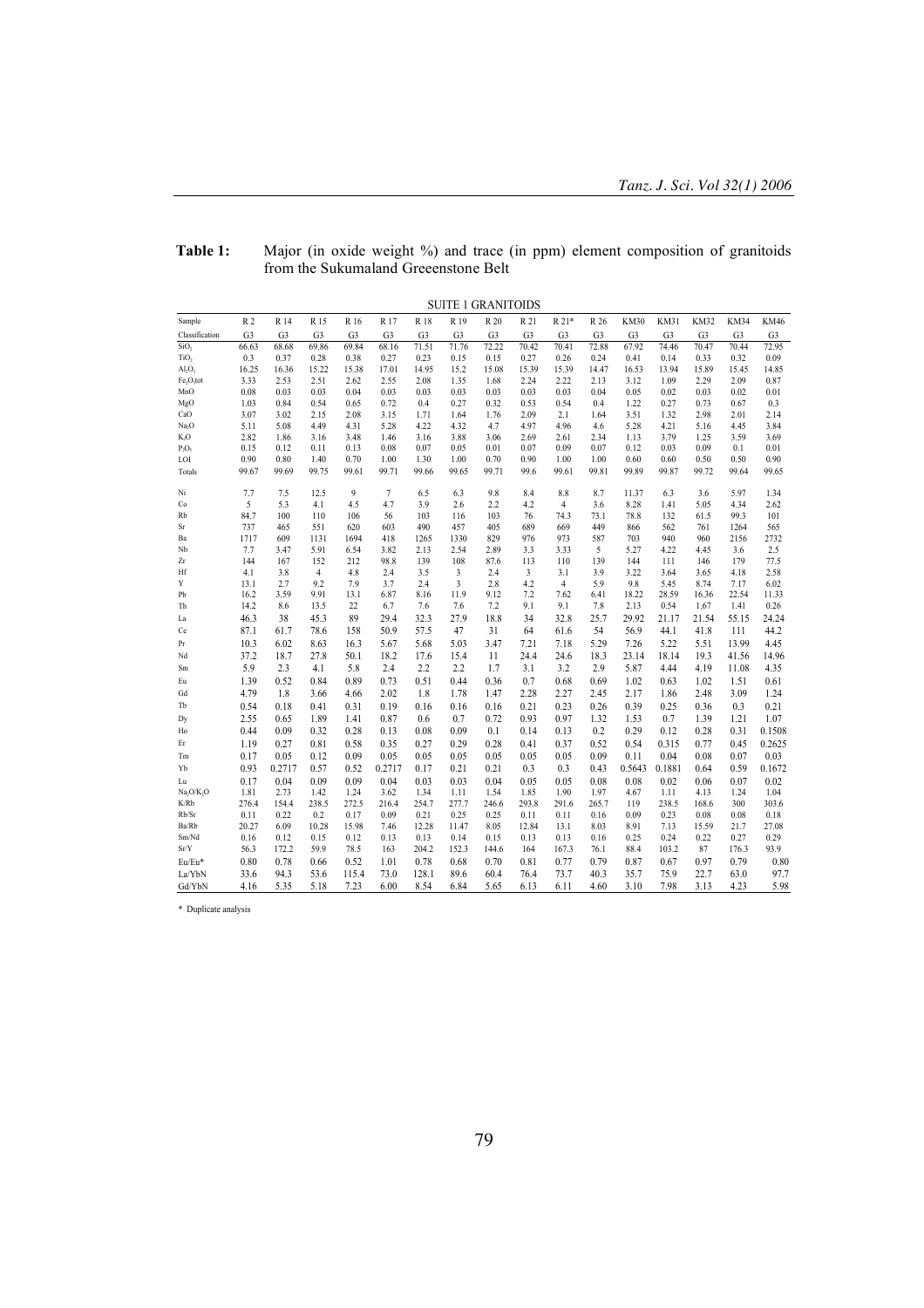Table 1 continued……

| <b>SUITE 2 GRANITOIDS</b>          |                 |                  |                |                 |        |                |                |                          |       |             |                |                |             |             |                |                |             |
|------------------------------------|-----------------|------------------|----------------|-----------------|--------|----------------|----------------|--------------------------|-------|-------------|----------------|----------------|-------------|-------------|----------------|----------------|-------------|
| Sample                             | R <sub>22</sub> | R <sub>2</sub> 3 | R 24           | R <sub>25</sub> | R63    | KM1            | KM3            | KM3*                     | KM5   | <b>KM47</b> | <b>KM48</b>    | <b>KM52</b>    | <b>KM53</b> | <b>KM54</b> | <b>KM55</b>    | <b>KM56</b>    | <b>KM57</b> |
| Classification                     | G <sub>4</sub>  | G <sub>4</sub>   | G <sub>4</sub> | G5              | G4     | G <sub>4</sub> | G <sub>4</sub> | G4                       | G4    | G4          | G <sub>4</sub> | G <sub>4</sub> | G4          | G4          | G <sub>6</sub> | G <sub>6</sub> | G6          |
| SiO,                               | 73.13           | 71.94            | 71.46          | 60.04           | 67.60  | 74.50          | 70.68          |                          | 73.09 | 70.45       | 66.98          | 68.45          | 67.55       | 74.75       | 74.47          | 74.01          | 72.68       |
| TiO,                               | 0.20            | 0.23             | 0.28           | 0.36            | 0.40   | 0.14           | 0.23           |                          | 0.16  | 0.45        | 0.53           | 0.58           | 0.58        | 0.22        | 0.11           | 0.19           | 0.25        |
| $\mathrm{Al}_{2}\mathrm{O}_{2}$    | 13.82           | 13.89            | 14.43          | 20.00           | 13.90  | 12.71          | 15.26          |                          | 14.36 | 14.89       | 15.57          | 14.19          | 14.69       | 12.83       | 13.22          | 12.74          | 13.26       |
| $Fe2O3$ tot                        | 2.00            | 2.33             | 2.69           | 3.21            | 2.86   | 1.38           | 2.01           |                          | 1.33  | 2.31        | 3.37           | 3.52           | 3.63        | 1.80        | 1.02           | 1.80           | 2.29        |
| MnO                                | 0.08            | 0.07             | 0.06           | 0.06            | 0.04   | 0.04           | 0.05           |                          | 0.04  | 0.03        | 0.05           | 0.05           | 0.05        | 0.02        | 0.03           | 0.04           | 0.06        |
| MgO                                | 0.32            | 0.55             | 0.70           | 1.86            | 1.41   | 0.21           | 0.35           |                          | 0.22  | 0.73        | 0.70           | 0.76           | 0.78        | 0.33        | 0.15           | 0.16           | 0.29        |
| CaO                                | 1.07            | 1.41             | 1.99           | 0.54            | 2.84   | 1.03           | 1.49           |                          | 1.15  | 2.19        | 1.90           | 2.05           | 2.08        | 1.15        | 0.93           | 0.56           | 0.72        |
| Na <sub>2</sub> O                  | 3.82            | 3.75             | 3.93           | 5.00            | 3.20   | 3.56           | 4.33           |                          | 3.99  | 4.23        | 4.09           | 3.97           | 3.96        | 3.23        | 4.08           | 5.29           | 5.48        |
| K, O                               | 4.29            | 4.20             | 3.61           | 6.85            | 4.52   | 5.55           | 4.32           |                          | 4.54  | 3.34        | 5.61           | 4.75           | 5.30        | 5.13        | 5.10           | 4.51           | 4.37        |
| $P_2O_5$                           | 0.07            | 0.07             | 0.08           | 0.08            | 0.11   | 0.01           | 0.04           |                          | 0.02  | 0.10        | 0.14           | 0.17           | 0.18        | 0.01        | 0.01           | 0.01           | 0.03        |
| LOI                                | 0.90            | 1.30             | 0.60           | 1.70            | 3.30   | 0.70           | 1.00           |                          | 0.90  | 1.10        | 0.90           | 1.20           | 1.00        | 0.40        | 0.80           | 0.60           | 0.50        |
| Totals                             | 99.70           | 99.74            | 99.83          | 99.70           | 100.18 | 99.83          | 99.76          |                          | 99.80 | 99.82       | 99.84          | 99.69          | 99.80       | 99.87       | 99.92          | 99.91          | 99.93       |
|                                    |                 |                  |                |                 |        |                |                |                          |       |             |                |                |             |             |                |                |             |
| Ni                                 | 8.80            | 8.20             | 9.40           | 8.40            | 12.90  | 5.00           | 3.27           | 2.88                     | 3.33  | 5.47        | 3.83           | 3.13           | 4.37        | 0.93        | 3.33           | 1.53           | 2.98        |
| Co                                 | 2.90            | 3.70             | 4.60           | 5.30            | 7.60   | 1.55           | 3.17           | 2.97                     | 0.90  | 4.59        | 5.49           | 5.49           | 5.62        | 1.93        | 0.31           | 1.21           | 2.83        |
| Rb                                 | 199             | 254              | 215            | 365             | 40     | 159            | 140            | 162                      | 267   | 120         | 289            | 215            | 259         | 116         | 293            | 331            | 353         |
| Sr                                 | 161             | 196              | 250            | 194             | 136    | 99             | 158            | 166                      | 126   | 315         | 319            | 326            | 321         | 176         | 112            | 53             | 74          |
| Ba                                 | 924             | 547              | 576            | 937             | 287    | 379            | 662            | 679                      | 416   | 1066        | 808            | 675            | 718         | 882         | 475            | 133            | 266         |
| Nb                                 | 8.81            | 11.30            | 10.60          | 14.90           | 4.20   | 5.87           | 9.37           | 9.48                     | 12.81 | 6.68        | 19.10          | 23.64          | 24.29       | 4.62        | 13.16          | 35.47          | 28.41       |
| Zr                                 | 133             | 122              | 144            | 268             | 144    | 114            | 150            | 150                      | 121   | 267         | 355            | 398            | 321         | 169         | 114            | 405            | 199         |
| Hf                                 | 4.00            | 4.10             | 4.30           | 7.20            | 3.10   | 3.34           | 4.47           | 3.94                     | 3.58  | 5.80        | 8.01           | 9.59           | 7.72        | 3.98        | 3.30           | 9.79           | 5.54        |
| Y                                  | 13.60           | 15.30            | 14.40          | 12.80           | 6.20   | 6.34           | 14.90          | 16.13                    | 20.16 | 7.55        | 20.66          | 24.25          | 24.93       | 8.59        | 9.31           | 18.68          | 19.89       |
| Pb                                 | 14.60           | 13.20            | 12.80          | 10.40           | 2.10   | 29.02          | 20.38          | 21.73                    | 29.80 | 15.26       | 28.37          | 33.55          | 24.55       | 18.84       | 24.68          | 49.35          | 30.30       |
| Th                                 | 20.40           | 20.70            | 23.30          | 36.30           | 2.80   | 0.65           | 0.98           | 1.02                     | 0.72  | 2.26        | 2.54           | 2.94           | 3.19        | 0.98        | 0.48           | 1.09           | 1.24        |
| La                                 | 52.10           | 31.00            | 37.10          | 56.20           | 21.00  | 28.73          | 37.49          | 39.46                    | 28.93 | 44.29       | 87.08          | 98.13          | 73.48       | 69.04       | 21.34          | 46.07          | 98.15       |
| Ce                                 | 90.7            | 55.4             | 65.5           | 96.5            | 38.0   | 51.9           | 73.1           | 75.9                     | 57.4  | 83.5        | 175.5          | 206.0          | 161.5       | 135.4       | 39.2           | 100.5          | 150.8       |
| Pr                                 | 9.42            | 6.43             | 7.52           | 10.70           | 4.40   | 3.97           | 6.41           | 6.71                     | 5.04  | 7.17        | 16.62          | 19.08          | 16.14       | 12.48       | 2.58           | 6.87           | 12.00       |
| Nd                                 | 29.90           | 21.90            | 24.30          | 33.00           | 17.00  | 17.38          | 27.37          | 28.99                    | 22.62 | 25.28       | 57.39          | 68.50          | 57.85       | 43.59       | 12.74          | 22.27          | 39.23       |
| Sm                                 | 4.40            | 3.90             | 3.90           | 4.90            | 2.50   | 5.05           | 7.53           | 7.67                     | 5.66  | 7.69        | 17.34          | 20.33          | 16.05       | 13.38       | 3.73           | 8.69           | 14.85       |
| Eu                                 | 0.66            | 0.61             | 0.75           | 0.57            | 0.78   | 0.45           | 0.72           | 0.81                     | 0.41  | 0.70        | 1.34           | 1.35           | 1.45        | 1.05        | 0.30           | 0.45           | 0.72        |
| Gd                                 | 3.90            | 3.31             | 3.27           | 3.91            | 2.20   | 1.67           | 3.53           | 3.65                     | 4.51  | 3.14        | 6.09           | 6.51           | 6.05        | 3.12        | 2.73           | 6.81           | 5.45        |
| Tb                                 | 0.46            | 0.46             | 0.46           | 0.49            | 0.20   | 0.25           | 0.40           | 0.39                     | 0.43  | 0.31        | 0.31           | 0.38           | 0.30        | 0.39        | 0.23           | 0.33           | 0.38        |
| Dy                                 | 2.24            | 2.51             | 2.36           | 2.38            | 1.30   | 1.51           | 2.38           | 2.56                     | 2.75  | 2.12        | 3.25           | 3.71           | 3.74        | 1.47        | 1.28           | 2.08           | 2.85        |
| Ho                                 | 0.44            | 0.48             | 0.49           | 0.46            | 0.20   | 0.32           | 0.37           | 0.37                     | 0.42  | 0.48        | 0.58           | 0.72           | 0.63        | 0.32        | 0.27           | 0.34           | 0.49        |
| Er                                 | 1.22            | 1.27             | 1.27           | 1.27            | 0.50   | 0.84           | 0.80           | 0.82                     | 0.89  | 1.09        | 1.47           | 1.43           | 1.49        | 0.80        | 0.50           | 1.05           | 1.07        |
| Tm                                 | 0.20            | 0.24             | 0.20           | 0.16            | 0.10   | 0.13           | 0.13           | 0.13                     | 0.13  | 0.10        | 0.14           | 0.15           | 0.15        | 0.14        | 0.07           | 0.13           | 0.13        |
| Yb                                 | 1.12            | 1.36             | 1.28           | 0.79            | 0.50   | 0.78           | 0.69           | 0.69                     | 0.79  | 0.57        | 0.73           | 0.88           | 0.86        | 0.81        | 0.44           | 0.82           | 0.77        |
| Lu                                 | 0.21            | 0.25             | 0.24           | 0.12            | 0.10   | 0.09           | 0.10           | 0.10                     | 0.13  | 0.07        | 0.11           | 0.12           | 0.13        | 0.12        | 0.06           | 0.13           | 0.12        |
| Na <sub>2</sub> O/K <sub>2</sub> O | 0.90            | 0.90             | 1.10           | 0.70            | 0.71   | 0.60           | 1.00           | $\overline{\phantom{a}}$ | 0.90  | 1.30        | 0.70           | 0.80           | 0.70        | 0.60        | 0.80           | 1.20           | 1.30        |
| K/Rb                               | 179             | 137              | 139            | 156             | 466    | 289            | 256            | 221                      | 141   | 232         | 161            | 183            | 170         | 367         | 145            | 113            | 103         |
| Rb/Sr                              | 1.24            | 1.30             | 0.86           | 1.88            | 0.30   | 1.62           | 0.89           | 0.98                     | 2.12  | 0.38        | 0.91           | 0.66           | 0.81        | 0.66        | 2.62           | 6.27           | 4.81        |
| Ba/Rb                              | 4.64            | 2.15             | 2.68           | 2.57            | 2.11   | 2.38           | 4.72           | 4.19                     | 1.56  | 8.91        | 2.80           | 3.14           | 2.77        | 7.60        | 1.62           | 0.40           | 0.75        |
| Sm/Nd                              | 0.15            | 0.18             | 0.16           | 0.15            | 0.15   | 0.29           | 0.28           | 0.26                     | 0.25  | 0.30        | 0.30           | 0.30           | 0.28        | 0.31        | 0.29           | 0.39           | 0.38        |
| Sr/Y                               | 11.80           | 12.80            | 17.40          | 15.20           | 21.94  | 15.50          | 10.60          | 10.30                    | 6.30  | 41.70       | 15.40          | 13.40          | 12.90       | 20.50       | 12.00          | 2.80           | 3.70        |
| Eu/Eu*                             | 0.49            | 0.52             | 0.64           | 0.40            | 1.02   | 0.47           | 0.43           | 0.47                     | 0.25  | 0.44        | 0.40           | 0.36           | 0.45        | 0.50        | 0.29           | 0.18           | 0.24        |
| La/YbN                             | 31.4            | 15.4             | 19.5           | 47.7            | 28.3   | 24.8           | 36.6           | 38.6                     | 24.6  | 52.4        | 80.3           | 75.4           | 57.8        | 57.5        | 32.8           | 38.1           | 85.6        |
| Gd/YbN                             | 2.81            | 1.96             | 2.06           | 3.97            | 3.55   | 1.73           | 4.13           | 4.27                     | 4.58  | 4.45        | 6.72           | 5.98           | 5.70        | 3.11        | 5.02           | 6.74           | 5.69        |

\* Duplicate analysis

The second suite consists of 16 samples which are characterised by  $Na<sub>2</sub>O/K<sub>2</sub>O < 1$ (except samples R24, KM3, KM47, KM56 and KM57, which have ratios between 1.10 and 1.30). On the Ab-An-Or diagram, Suite 2 rocks plot mainly in the granite field except for one sample that plots in the trondhjemite field (Fig. 2). Compared to Suite 1, Suite 2 rocks have lower Na<sub>2</sub>O (mean = 4.12 wt %) and higher  $K_2O$  (mean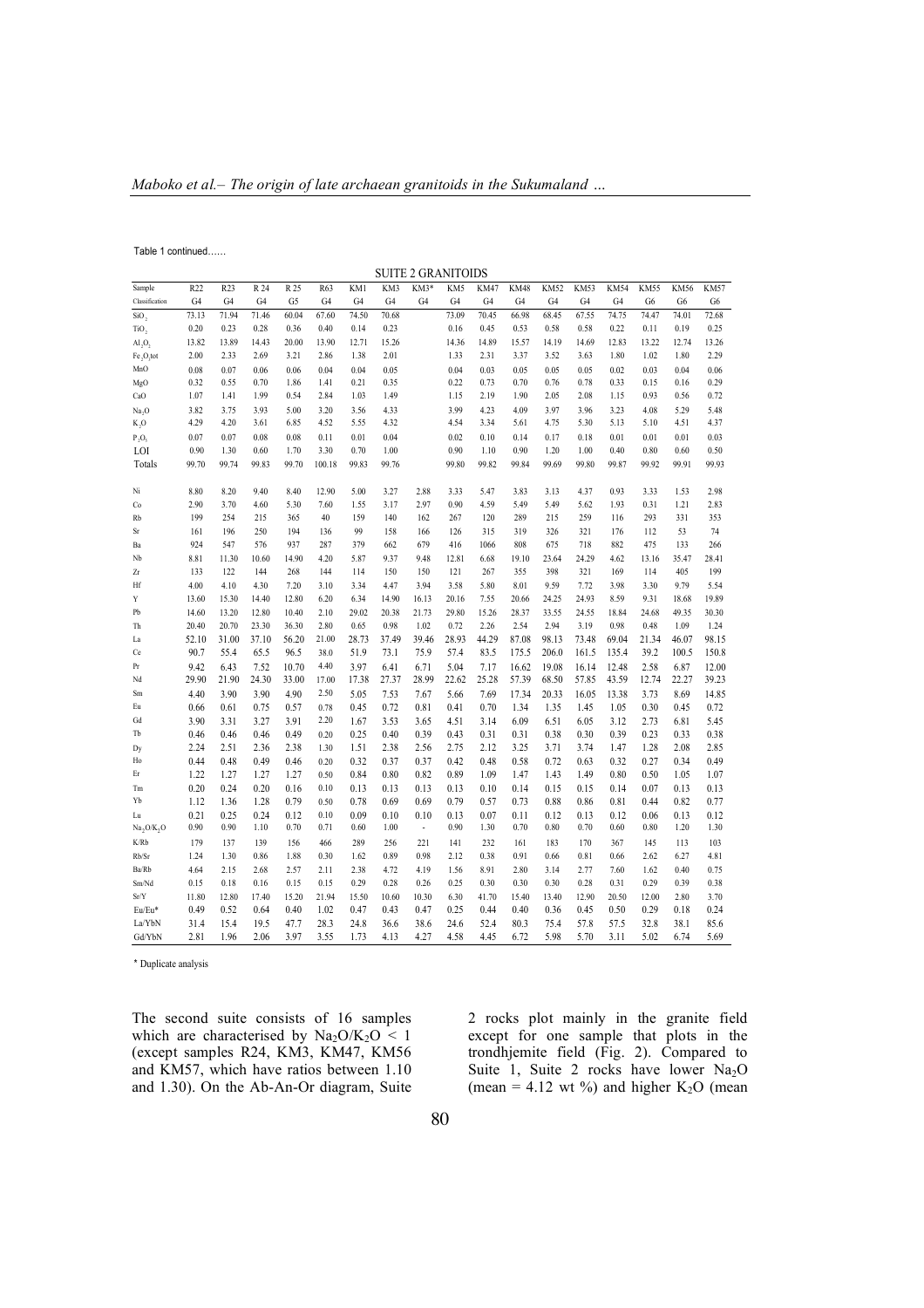$= 4.65$  wt %) contents. They are also characterised by low  $Sr/Y$  (2.80 – 41.7, mean = 14.4), low Ba/Rb  $(0.40 - 8.91)$ , mean  $= 3.23$ ) and high Rb/Sr (0.30 – 6.27, mean = 1.67) ratios. Compared to Suite 1, these rocks also have low Sr (53 - 326 ppm, mean

 $= 187$  ppm), high Rb (40 - 365 ppm, mean  $=$ 222 ppm) and high Yb  $(0.44 - 1.36$  ppm, mean =  $0.82$  ppm) contents. K/Rb ratios range between  $103$  and 466 (mean = 203) and are generally lower than in the suite 1 samples.





**Figure 2:** Classification of the SGB Suites 1 (filled triangles) and 2 (filled triangles) granitoids according to their molecular An-Ab-Or composition. Note the granitic to trondhjemitic character. The field boundaries are as defined by Barker (1979).

Suite 2 rocks generally display less steep chondrite-normalised REE patterns (Fig. 5).  $(La/Yb)<sub>N</sub>$  values range between 15 and 86 with a mean value of 44, significantly lower than the corresponding Suite 1 values. The rocks are characterised by higher concentrations of the HREE compared to Suite 1 samples as revealed by  $Yb_N$  values of between 2.1 and 6.5 (mean 3.90). On

primitive mantle-normalised spidergrams, Suite 2 samples, like those of Suite 1 show relative depletion in Th, Nb and Ti, together with P and Y whereas Zr and Hf are enriched relative to adjacent elements. Unlike Suite 1 samples, however, Suite 2 rocks are depleted in Sr relative to Ce and Nd (Fig. 6).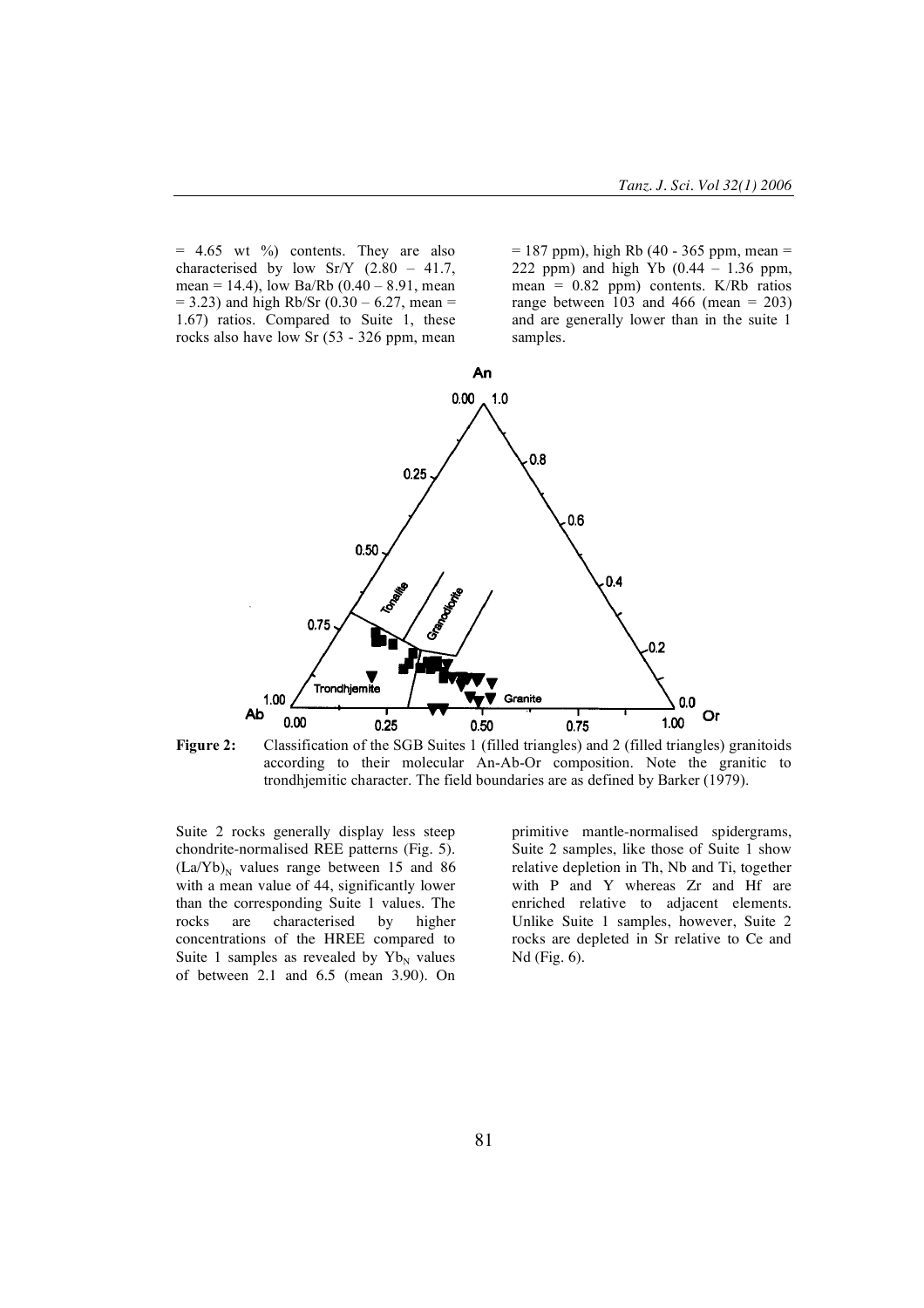

**Figure 3:** Chondrite-normalised REE diagrams for the Suite 1 granitoids.



**Figure 4:** Primitive Mantle-normalised spidergrams for the Suite 1 granitoids.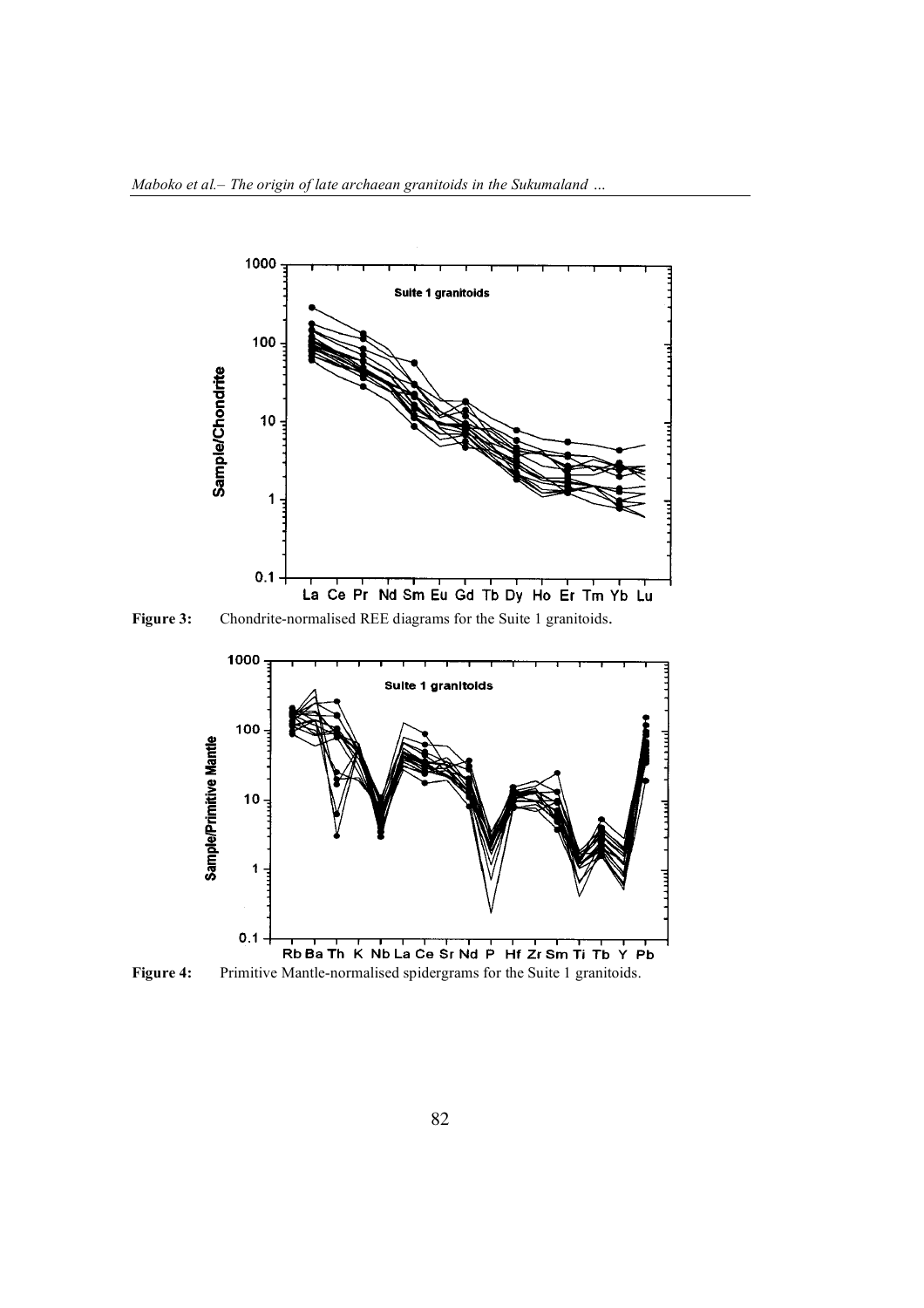

**Figure 5:** Chondrite-normalised REE diagrams for the Suite 2 granitoids.



**Figure 6:** Primitive Mantle-normalised spidergrams for the Suite 2 granitoids.

**Emplacement and crustal formation ages** Nd isotopic data from 15 samples (10 from Suite 1 and 5 from Suite 2 granitoids) are presented in Table 2. Also shown in Table 2 are Nd depleted mantle mean crustal residence ages  $(T<sub>DM</sub>)$  calculated assuming a linear evolution model for the mantle together with present day  $143 \text{Nd}/144 \text{Nd}$  and  $147 \text{Sm}/144 \text{Nd}$  mantle values of 0.513114 and 0.222, respectively (Michard *et al.* 1985). The  $T<sub>DM</sub>$  ages range between 2470 and 2710 Ma with a mean of  $2610 \pm 35$  Ma (2 SE). Nine samples (R15, R16, R17, R18, R19, R20 from Suite 1; R23, R24 and R63 from Suite 2), however, define a more restricted  $T<sub>DM</sub>$  range, between 2610 and 2650 Ma, with a mean of  $2632 \pm 11$  Ma. The mean T<sub>DM</sub> age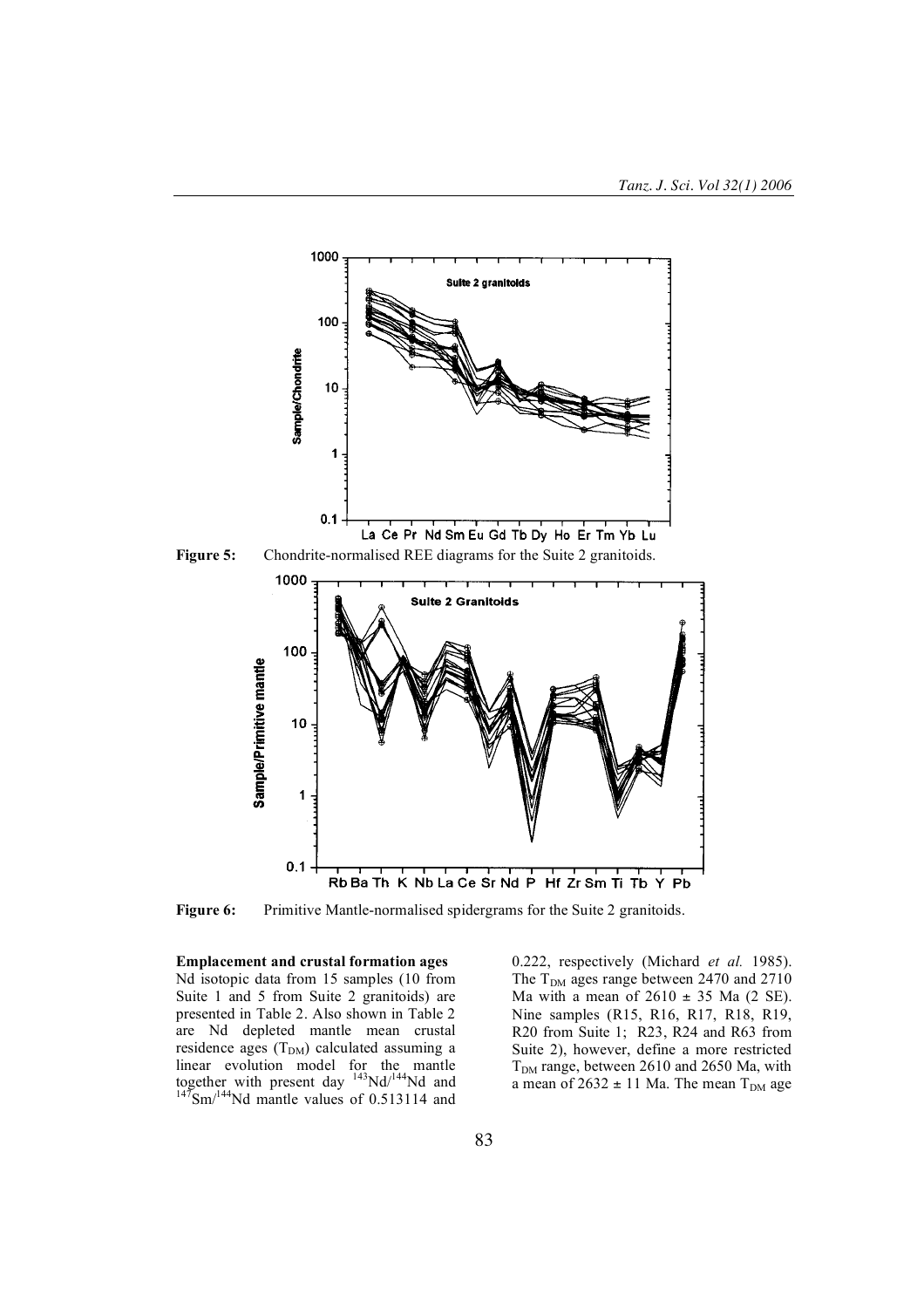of  $2610 \pm 35$  Ma is indistinguishable from the Rb-Sr isochron age of  $2620 \pm 30$  Ma  $({}^{87}\text{Sr})^{86}\text{Sr})_{\text{initial}} = 0.7017 \pm 4$ ) previously obtained by Bell and Dodson (1981) for granitoids from the Geita area. Calculated initial  $\varepsilon_{Nd}$  values assuming a 2620 Ma emplacement age range between –0.66 and 3.58 but cluster between 0.28 and 0.84 (mean =  $0.53 \pm 0.11$ ) for the samples yielding a tight cluster in  $T<sub>DM</sub>$  ages. The remaining 6 samples can be divided into two groups: the two Suite 1 samples, R2 and R21, yield negative  $\varepsilon_{Nd}$  values (-0.66 and – 0.80, respectively) and  $T<sub>DM</sub>$  ages of 2708 and 2703 Ma. The latter are slightly older than the  $\sim$ 2630 Ma age of the 9 samples, which define a tight  $T<sub>DM</sub>$  cluster. The remaining four samples (R14, R22, 25 and R26) yield  $\varepsilon_{Nd}$  values of between 1.69 and 3.58 and  $T<sub>DM</sub>$  ages of between 2470 and 2570 Ma, younger than the samples with mean crustal residence ages of ~2630 Ma.

The similarity of the emplacement age to the mean crustal residence ages indicates that these granitoids represent late Archaean juvenile additions to the continental crust. The juvenile nature of the granitoids is also consistent with the low initial  ${}^{87}Sr/{}^{86}Sr$  ratio  $(0.7017 \pm 4)$ . Samples R2 and R21 which yield negative  $\varepsilon_{Nd}$  values (-0.66 and -0.80 respectively) and slightly older  $T<sub>DM</sub>$  ages (2708 and 2703 Ma) may indicate slight contamination of ~2640 Ma juvenile granitoid melt by older crustal material. On the other hand, the four samples (R14, R22, 25 and R26) which yield  $\varepsilon_{Nd}$  values between 1.69 and 3.58 and  $T_{DM}$  ages of between 2470 and 2570 Ma may indicate derivation from a slightly younger protolith. Samples R14 and R26 belong to geochemical Suite 1 whereas samples R22 and R25 belong to Suite 2 suggesting that there is no significant difference in the mean crustal residence ages of the two suites. This is also true for the nine samples that define a tighter cluster in  $T<sub>DM</sub>$  ages.

**Table 2:** Sm-Nd isotopic data for granitoids from the Sukumaland Greenstone Belt

| Sample         | Classification           | Nd    | Sm    | $143$ Nd/ $144$ Nd | $147$ Sm/ $144$ Nd | $T_{DM}$ | $\epsilon$ (2.62) |
|----------------|--------------------------|-------|-------|--------------------|--------------------|----------|-------------------|
|                |                          | (ppm) | (ppm) |                    |                    |          |                   |
| R <sub>2</sub> | G <sub>3</sub> , Suite 1 | 36.07 | 5.95  | $0.510921 \pm 7$   | 0.099              | 2708     | $-0.66$           |
| R 14           | G <sub>3</sub> Suite 1   | 24.4  | 3.26  | $0.510810 \pm 6$   | 0.08               | 2467     | 3.58              |
| R 15           | G <sub>3</sub> , Suite 1 | 32.81 | 5.12  | $0.510875 \pm 6$   | 0.094              | 2648     | 0.28              |
| R 16           | G <sub>3</sub> Suite 1   | 44.67 | 5.44  | $0.510531 \pm 6$   | 0.073              | 2634     | 0.48              |
| R 17           | G <sub>3</sub> Suite 1   | 15.88 | 2.14  | $0.510658 \pm 7$   | 0.081              | 2640     | 0.38              |
| R 18           | G <sub>3</sub> Suite 1   | 18.51 | 2.24  | $0.510527 \pm 7$   | 0.073              | 2627     | 0.62              |
| R 19           | G <sub>3</sub> , Suite 1 | 12    | 1.67  | $0.510729 \pm 7$   | 0.084              | 2621     | 0.74              |
| R 20           | G <sub>3</sub> Suite 1   | 13.86 | 2.11  | $0.510845 \pm 7$   | 0.092              | 2638     | 0.44              |
| R 21           | G <sub>3</sub> Suite 1   | 21.07 | 2.76  | $0.510560 \pm 6$   | 0.079              | 2703     | $-0.8$            |
| R 26           | G <sub>3</sub> Suite 1   | 27.27 | 4.6   | $0.511154 \pm 6$   | 0.101              | 2466     | 3.17              |
|                |                          |       |       |                    |                    |          |                   |
| R 22           | G4, Suite 2              | 24.45 | 3.64  | $0.510874 \pm 7$   | 0.09               | 2566     | 1.69              |
| R 23           | G4, Suite 2              | 16.08 | 2.83  | $0.511115 \pm 6$   | 0.106              | 2614     | 0.84              |
| R 24           | G4, Suite 2              | 24.87 | 4.11  | $0.510990 \pm 7$   | 0.1                | 2630     | 0.6               |
| R 25           | G5, Suite 2              | 31.6  | 4.69  | $0.510878 \pm 5$   | 0.089              | 2554     | 1.89              |
| R 63           | G <sub>4</sub> Suite 2   | 14.46 | 2.22  | $0.510857 \pm 7$   | 0.092              | 2641     | 0.4               |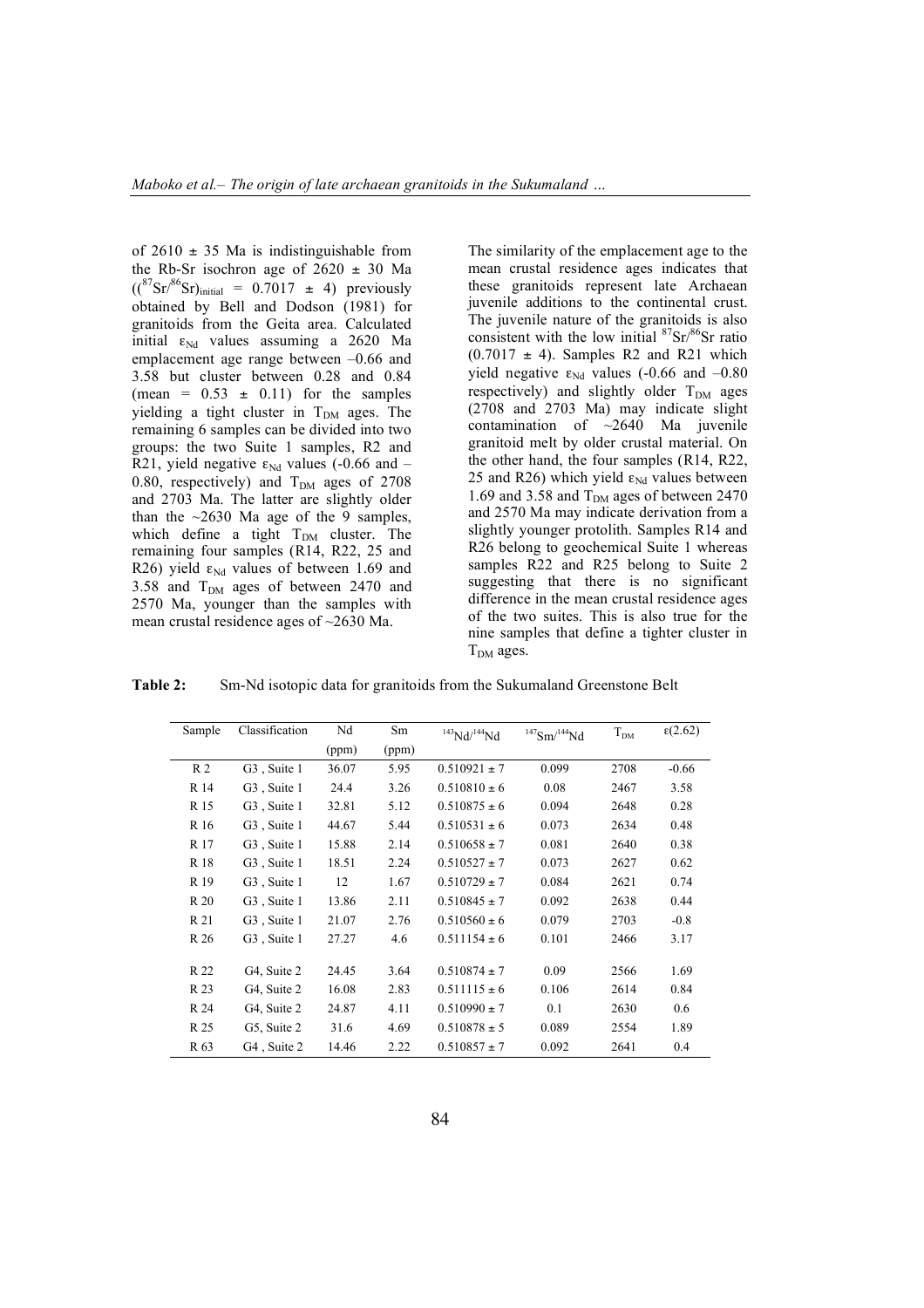## **DISCUSSION**

The relatively low Rb contents even at high  $SiO<sub>2</sub>$  values suggest that both Suite 1 and Suite 2 rocks crystallised from little differentiated magmas. Granitoids with a major element composition similar to the Geita rocks can be generated by partial melting of hydrated basalt which has been transformed into eclogite or garnet amphibolite (Arth and Hanson 1972, Drummond and Defant 1990, Rapp *et al*. 1991, Martin 1999, Smithies 2000). Experimental studies further indicate that partial melting of hydrated low K-tholeiite under water undersaturated conditions can produce high  $Al_2O_3$  granitoids, similar to the Geita rocks, over a wide range of PT conditions leaving a hornblende and garnetrich residue (Wolf and Wyllie 1989, Rapp *et al.* 1991, Rapp and Watson 1995). The  $Al_2O_3$  rich nature of the samples can, therefore, be used to infer their formation by partial melting of hydrated basalt at pressures sufficiently high to stabilise hornblende as a residue phase. Melting in the presence of hornblende as a residue phase can also explain the low to moderate K/Rb ratios  $(137 - 360)$  because of the greater affinity of hornblende for K relative to Rb (Arth and Hanson 1972). In the absence of hornblende, melting would produce a liquid which is highly enriched in K resulting in granitoids with high K/Rb ratios (>550 - 650, Drummond and Defant 1990).

The highly fractionated REE patterns as well as the low Y contents further indicate the presence of residual garnet in the sources of both Suites 1 and 2 (Martin 1999). The lower Y content of Suite 1 samples relative to that of Suite 2 most likely reflects relatively higher modal abundance of garnet in its source. The high Sr contents of Suite 1 rocks (mean =  $616$  ppm), high Ba (mean = 1079 ppm), coupled with the lack of significant Eu anomalies (mean  $Eu^* = 0.8$ ) suggests that plagioclase fractionation was not an important process. This suggests an origin of the Suite 1 granitoids by partial melting of hydrated basalt in the absence of plagioclase as a residue phase. This suggests formation of the granitoids by partial melting of a hornblende eclogite rather than an amphibolite.

In contrast to Suite 1 rocks, the Suite 2 rocks are characterised by lower Sr (mean = 174 ppm) and Ba (mean = 587 ppm) contents as well as prominent negative Eu anomalies (mean = 0.5) suggesting significant fractionation of plagioclase during their petrogenesis. Given the relatively low Rb contents even at high  $SiO<sub>2</sub>$  values indicative of crystallisation of the rocks from little differentiated magmas, this suggests an origin of the Suite 2 granitoids by partial melting of a source in which plagioclase was a residual phase. This further indicates that the rocks were formed by partial melting of garnet amphibolite rather than hornblende eclogite. As amphibolites tend to have lower modal abundances of garnet than eclogites, formation by partial melting of amphibolite also explains the relatively higher abundance of Y and other HREE in Suite 2 samples.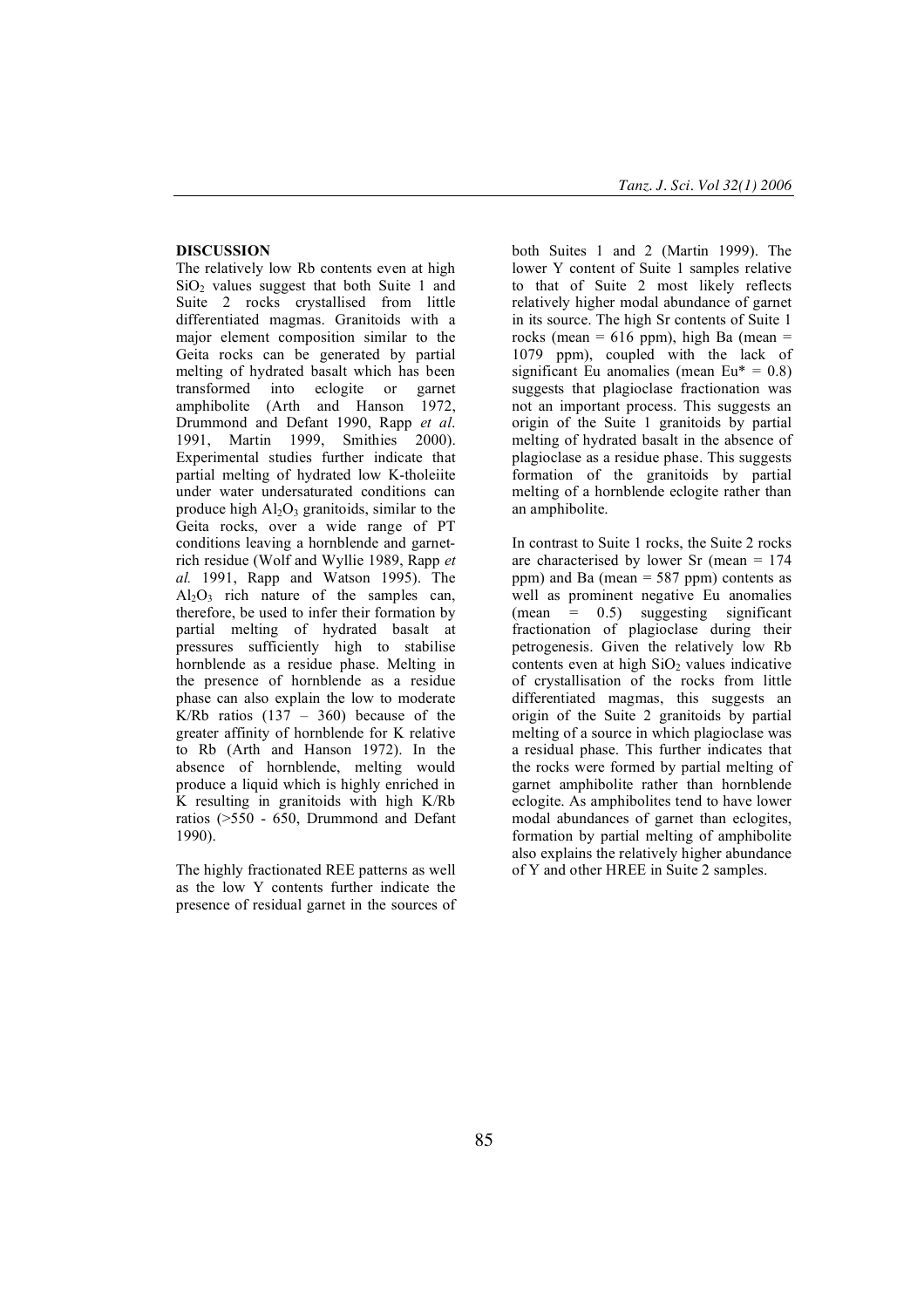

**Figure 7:** Rb *versus* Y + Nb discrimination diagrams (After Pearce *et al.* 1984) for the SGB Suites 1 (filled squares) and Suite 2 (filled triangles) granitoids.

#### **Geodynamic setting of melting**

The samples are plotted on the Rb *versus* Y+Nb tectonic discrimination diagram of Pearce *et al*. (1984) on Fig. 7. All Suite 1 samples plot as volcanic arc granites whereas most of the Suite 2 samples plot as syn-collisional granites with a few plotting in the volcanic arc field. This, together with the prominent negative Nb and Ti anomalies which are characteristic of both Suites 1 and 2 suggest a convergent margin setting for the granitic magmatism in the Sukumaland Greenstone Belt. The similarity of the mean crustal residence ages of the two suites of granitoids further indicates that the magmatism occurred at more or less the same time with the main geochemical difference between Suite 1 and Suite 2 being the depth of melting. To explain the convergent margin setting as well as the over all geochemical characteristics of the rocks, it is proposed that the two suites formed by partial melting at the base of a

thickened sub-arc basaltic crust composed of the Nyanzian tholeiites. Melting to form the Suite 1 granitoids occurred at greater depth in the eclogite stability field whereas Suite 2 samples formed by melting at shallower depth in the garnet amphibolite stability field.

### **ACKNOWLEDEMENTS**

This work was funded by Sida/SAREC through the Research Capacity Development in the Faculty of Science Project (Geoscience sub-project). We wish to acknowledge the assistance of Charles Messo with the geochemical analyses at Dar es Salaam.

#### **REFERENCES**

Arth JG and Hanson GN 1972 Quartz diorites derived by partial melting of eclogite or amphibolite at mantle depths. *Contrib. Miner. Petrol.* **37**: 61- 174.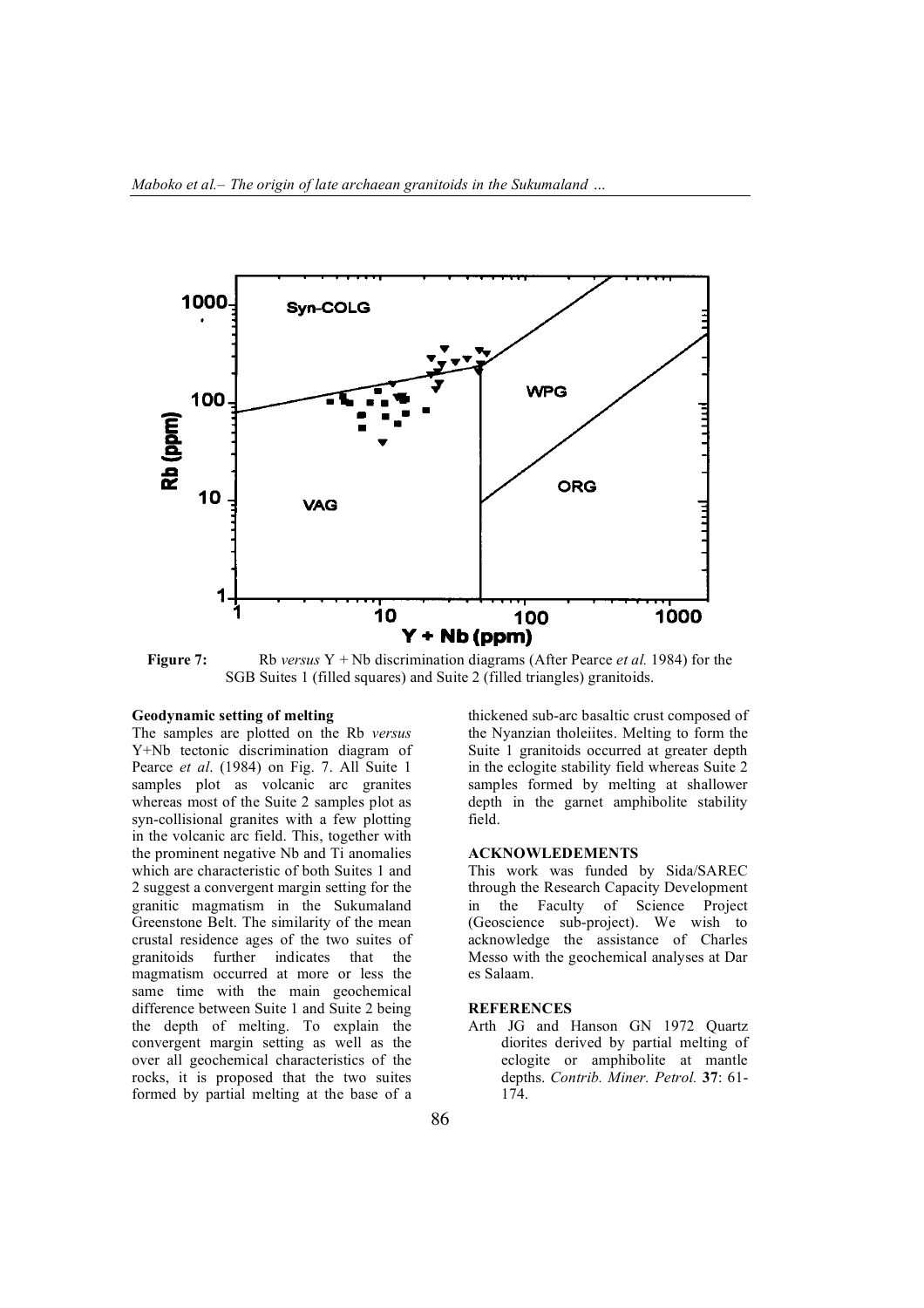- Atherton MP and Petford N 1993 Generation of sodium-rich magmas from newly underplated basaltic crust. *Nature* **362**: 144-146.
- Barker F 1979 Trondhjemites: Definition, environment and hypotheses of origin. In: Barker F (ed) Trondhjemites, dacites and related rocks. Elsevier, Amsterdam, pp. 1-12.
- Barth H 1990 Provisional Geological Map of the Lake Victoria Gold Fields, Tanzania 1: 500000 (with explanatory notes). *Geol. Jb*. B72, pp. 3-59.
- Bell K and Dodson MH 1981 The geochronology of the Tanzanian Shield. *J. Geol.* **89**: 109-228.
- Borg G and Krogh T 1999 Isotopic age data of single zircons from the Archaean Sukumaland Greenstone Belt, Tanzania. *J. Afr. Earth Sci.* **29**: 301- 312.
- Borg G and Shackleton RM 1997 The Tanzania and NE Zaire Cratons. In: de Wit MJ and Ashwal LD (eds). Greenstone Belts. Clarendon Press, Oxford, pp. 608-619.
- Borg G, Lyatuu DR and Rammlmair D 1990 Genetic aspects of the Geita and Jubilee Reef Archaean BIF-hosted gold deposits, Tanzania. *Geol. Rundschau* **79**: 355-371.
- Boynton WV 1984 Cosmochemistry of the rare earth elements: Meteorite studies. In: Henderson P (ed) *Rare Earth Element Geochemistry,* Elsevier, Amsterdam, pp. 63-107.
- Drummond MS and Defant MJ 1990 A model for trondhjemite-tonalite-dacite genesis and crustal growth via slab melting: Archaean to modern comparison. *J. Geophys. Res*. **95**: 21503-21521.
- Grantham DR, Temperley BN and McConnell RB 1945 Explanation of the geolgy of degree sheet No.17, Kahama. *Bull. Geol. Surv. Tanganyika,* Dar es Salaam, 39 pp.
- Manya S and Maboko MAH 2003 Dating basaltic volcanism in the Neoarchaean Sukumaland Greenstone Belt of the

Tanzania Craton using the Sm-Nd method: implications for the geological evolution of the Tanzania Craton. *Precam. Res.* **121**: 35-45.

- Martin H 1999 Adakitic magmas: modern analogues of Archaean granitoids. *Lithos* **46**: 411-429.
- Martin H, Smithies RH, Rapp R, Moyen JF and Champion D 2005 An overview of adakite. tonalite-trondhiemitegranodiorite (TTG), and sanukitoid: relationship and some implications for crustal evolution. *Lithos* **79**: 1-24.
- McDonough WF and Sun SS 1995 The composition of the Earth. *Chemical Geology* **120**: 223-253.
- Messo CW 2004 *Geochemistry of Neoarchaean volcanic rocks of the Ikoma area in the Kilimafedha greenstone belt, northwest Tanzania.* M.Sc. Thesis. University of Dar es Salaam.
- Michard A, Gurriet P, Soudant M and Albarede F 1985 Nd isotopes in French Phanerozoic shales: external *vs* internal aspects of crustal evolution. *Geochim. Cosmochim. Acta* **49**: 601-610.
- Pearce JA, Harris NBW and Tindle GA 1984 Trace element discrimination diagrams for the tectonic interpretation of granitic rocks. *J. Petrol.* **25**: 956- 983.
- Rapp RP and Watson EB 1995 Dehydration melting of metabasalt at 8-32 kb: implications for continental growth and crust-mantle recycling. *J. Petrol.* **36**: 891-931.
- Rapp RP, Watson EB and Miller CF 1991 Partial melting of amphibolite/eclogite and the origin of Archaean trondhjemites and tonalites. *Precam. Res.* **51**: 1-25.
- Richard P, Shimizu N and Allegre CJ 1976 Nd/<sup>146</sup>Nd, a natural tracer: an application to oceanic basalts. *Earth Planet. Sci. Lett.* **31**: 269-278.
- Smithies RH 2000 The Archaean tonalitetrondhjemite-granodiorite (TTG) series is not an analogue of Cenozoic adakite. *Earth Planet. Sci. Lett.* **182**: 15-125.